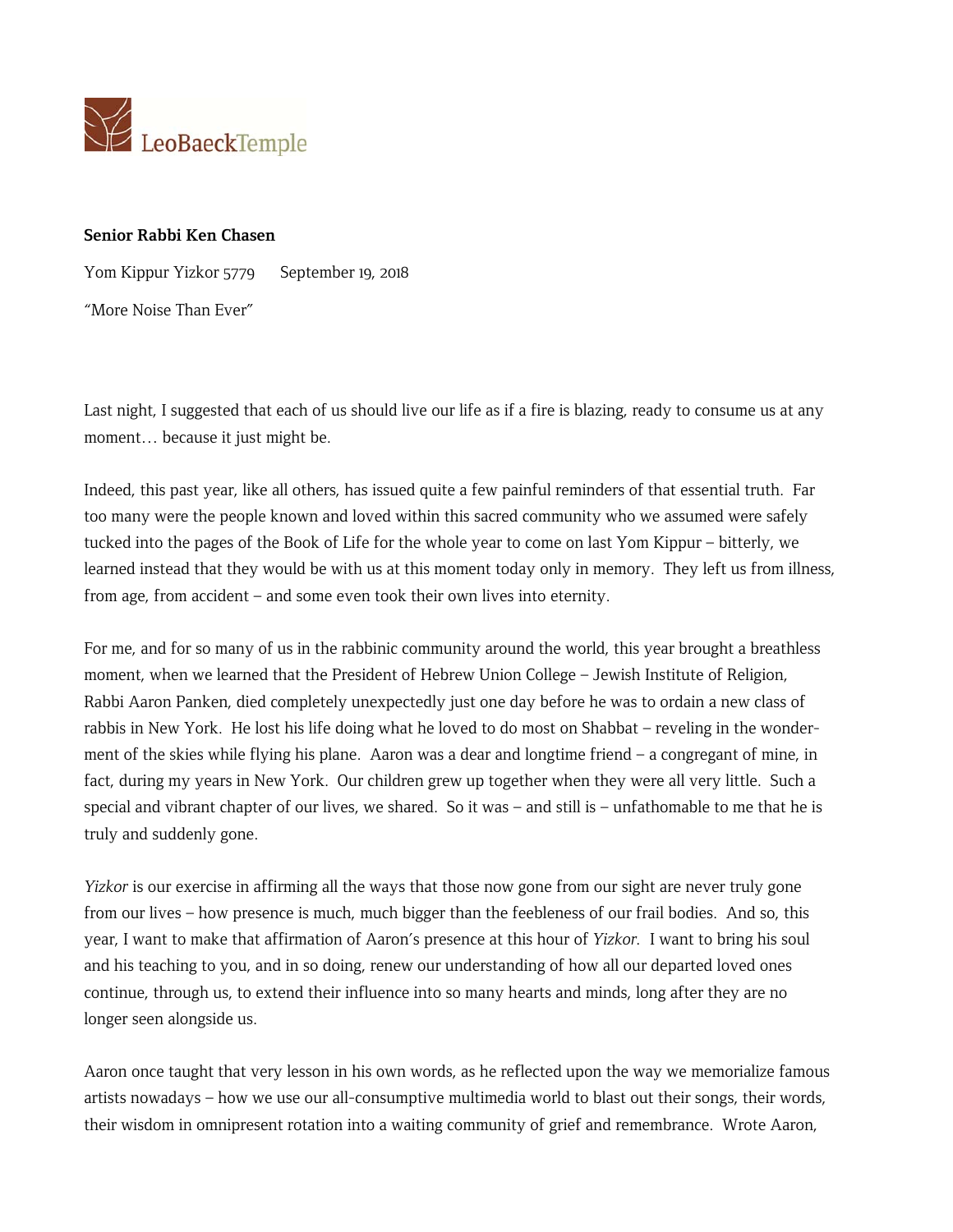"The very moment when the living voice of an artist is stilled becomes, paradoxically, the moment when you hear that voice the most. That is to say, just when eternal silence settles over them, they suddenly make more noise than ever."

Aaron goes on to demonstrate how the same is ultimately true of those much less famous but who possess a much larger hold over us… those we are remembering here today… our cherished family members, our beloved friends, whose absences continue to make more noise than ever inside us. He tells the story of how, in the aftermath of his mother-in-law's death, he and the rest of his family began having random encounters with her on their various voice mail boxes and answering machines. "Nothing stunning or relationship bending," he wrote, "simply the regular remnants of routine communication among loving family members going about their business." Aaron described finding great solace in bumping into her voice from time to time: "It was oddly comforting to hear her familiar cadence; to catch the occasional unique expression she used to deliver 'live' with such inimitable intonation; to be reminded in that quotidian way of what she had meant to us when she was alive and what she still represented at a far deeper level in her death. The stunning combination of her virtual presence with her actual absence regularly caught us off guard."

As a longtime voice mail hoarder myself, I was immediately drawn to Aaron's teaching. You see, I was never able to bring myself to delete a voice mail message from one of my children when they were little, even if it was about something pedestrian or even just pointlessly fussy. I knew that sound of theirs – its smallness, its innocence, its wondrously transparent revelation of their core, their soul – would vanish from this Earth as they grew older. It would become one of the losses life would inflict upon me, and I would want to be able to bump into them every now and again… to enable those small voices to "make more noise than ever" when I needed them most.

So my voice mail box would fill, and I would dump down the messages into an audio file on my computer, and the process would start all over again. Only the treasure trove also includes the voices of my parents, my wife, my cherished friends – voices I need to keep. Aaron seemed to understand why when he wrote that his mother-in-law's voice mail messages "rekindled facets of our relationship – her hopes and dreams for us, her guidance and advice, her helpful and loving critique. Even beyond the temporal boundaries of her life, her short declarations influenced us as we lived on without her."

We might say that all of the remnants of our departed loved ones that awaken our senses – the voice mail messages that bring their sound back… the photos and videos that bring their eyes and their smiles back… the recipes that bring back the smells and tastes we know to be theirs – all of these are precious to us even as they sometimes pain us, because even as eternal silence has settled over those we miss so deeply, they continue to make more noise than ever inside us.

That doesn't always feel so good – to hear and feel their noise. Sometimes, the reminder is unwelcome to the heart. It taunts us, only pounding home that they are no longer able to speak, or sing, or write, or teach – or